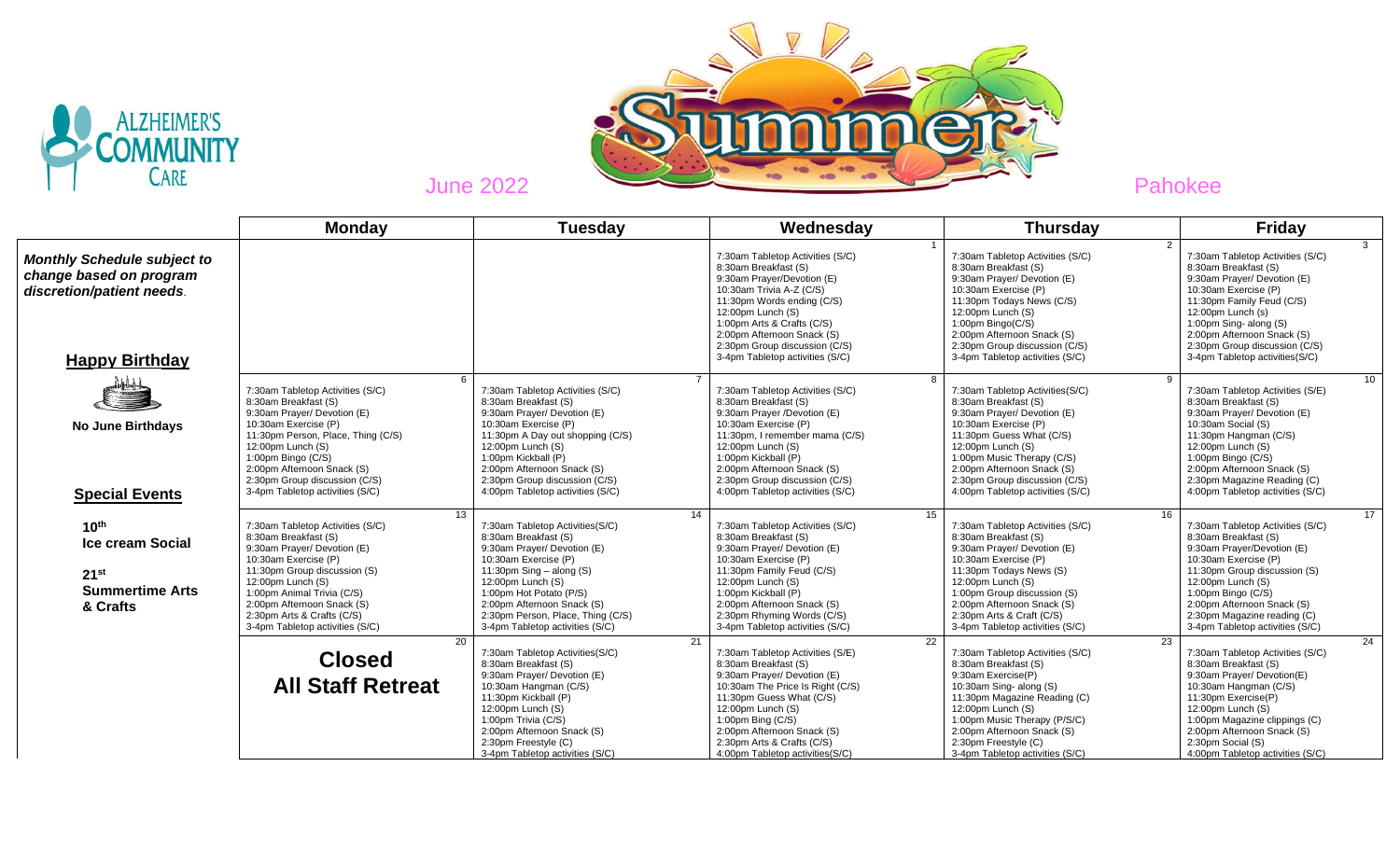| <b>ALZHEIMER'S</b><br><b>CARE</b> |                                                                                                                                                                 | <b>mama</b><br><b>June 2022</b><br><b>Pahokee</b>                                                                                                                                  |                                                                                                                                                                             |                                                                                                                                                                   |    |  |
|-----------------------------------|-----------------------------------------------------------------------------------------------------------------------------------------------------------------|------------------------------------------------------------------------------------------------------------------------------------------------------------------------------------|-----------------------------------------------------------------------------------------------------------------------------------------------------------------------------|-------------------------------------------------------------------------------------------------------------------------------------------------------------------|----|--|
|                                   | 7:30am Tabletop Activities (S/C)<br>8:30am Breakfast (S)<br>9:30am Prayer/Devotion (E)<br>10:30am Exercise (P)<br>11:30pm Hot potato (P/S)<br>12:00pm Lunch (S) | 28<br>27<br>7:30am Tabletop Activities (S/C)<br>8:30am Breakfast (S)<br>9:30am Prayer/ Devotion (E)<br>10:30am Exercise (P)<br>11:30pm Group discussion (S/C)<br>12:00pm Lunch (S) | 29<br>7:30am Tabletop Activities (S/C)<br>8:30am Breakfast (S)<br>9:30am Prayer/Devotion (E)<br>10:30am Trivia A-Z (C/S)<br>11:30pm Words ending (C/S)<br>12:00pm Lunch (S) | 7:30am Tabletop Activities (S/C)<br>8:30am Breakfast (S)<br>9:30am Prayer/ Devotion (E)<br>10:30am Exercise (P)<br>11:30pm Todays News (C/S)<br>12:00pm Lunch (S) | 30 |  |
|                                   | 1:00pm Bingo (C/S)<br>2:00pm Afternoon Snack (S)<br>2:30pm Sing-along (S)<br>3-4pm Tabletop activities (S/C)                                                    | 1:00pm Family Feud (C/S)<br>2:00pm Afternoon Snack (S)<br>2:30pm Magazine Reading (C)<br>3-4pm Tabletop activities (S/C)                                                           | 1:00pm Arts & Crafts (C/S)<br>2:00pm Afternoon Snack (S)<br>2:30pm Group discussion (C/S)<br>3-4pm Tabletop activities (S/C)                                                | 1:00pm Bingo(C/S)<br>2:00pm Afternoon Snack (S)<br>2:30pm Group discussion (C/S)<br>3-4pm Tabletop activities (S/C)                                               |    |  |

 **Specialized Alzheimer's Day Care Program Pahokee** 470 Barak Obama Blvd. Pahokee, FL 33476 Mon-Fri: 7:30 – 4:30pm (561) 924-7283 www.alzcare.org

 Pam Tolbert, LPN Program Manager TBD,Program Nurse



 **1-800-394-1772** 

| <b>Therapeutic Activities</b>                                    | <b>Examples of Therapeutic Activities</b>                    | <b>Definitions</b>                                                                                                             |  |
|------------------------------------------------------------------|--------------------------------------------------------------|--------------------------------------------------------------------------------------------------------------------------------|--|
| Word Games, Math Games, Trivia Games, Reminiscence,<br>Cognitive |                                                              | Encouraging thinking, reasoning, reminiscing; stimulating retained/long-term memories and integrating those memories into      |  |
|                                                                  | Board Games, "Current" Events, Morning Announcements,        | activities; acknowledging and accepting the patient's perception of his/her "world" in a supportive, engaging, nonjudgmental   |  |
|                                                                  | Tabletop Activities-coloring, bean sorting, puzzles, patient | environment; encouraging and rewarding creativity                                                                              |  |
|                                                                  | specific individual tasks                                    |                                                                                                                                |  |
| Physical                                                         | Chair Exercise, Dancing, Arts and Crafts, Noodle             | Exercising both gross motor and fine motor skills; facilitating movement and maximizing physical independence while optimizing |  |
|                                                                  | Ball/Volleyball, Dancing, Magnetic Darts, Bean Bag Toss,     | safety                                                                                                                         |  |
|                                                                  | Bowling                                                      |                                                                                                                                |  |
|                                                                  |                                                              |                                                                                                                                |  |